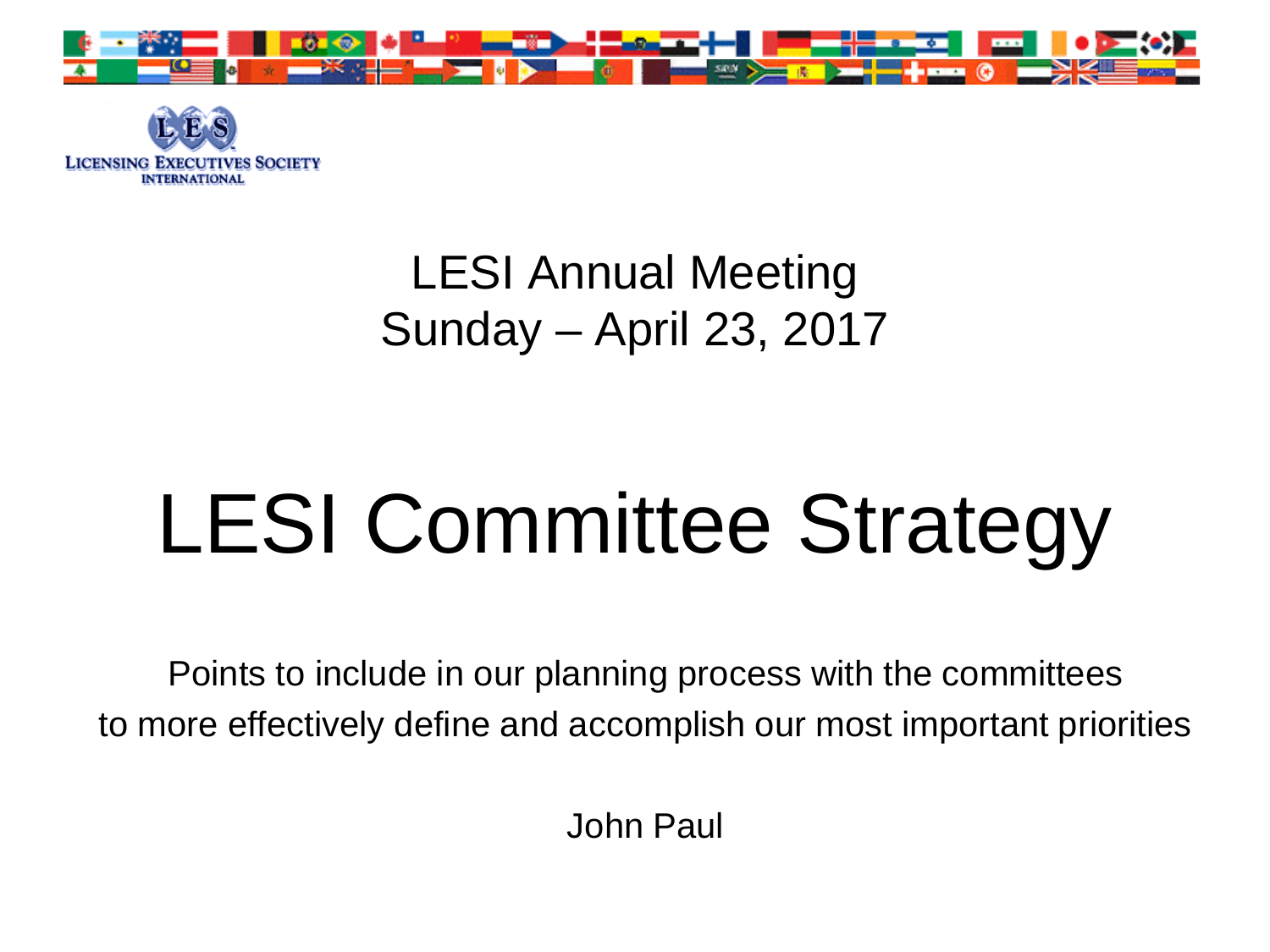



# Our objective

# "Make LES great again"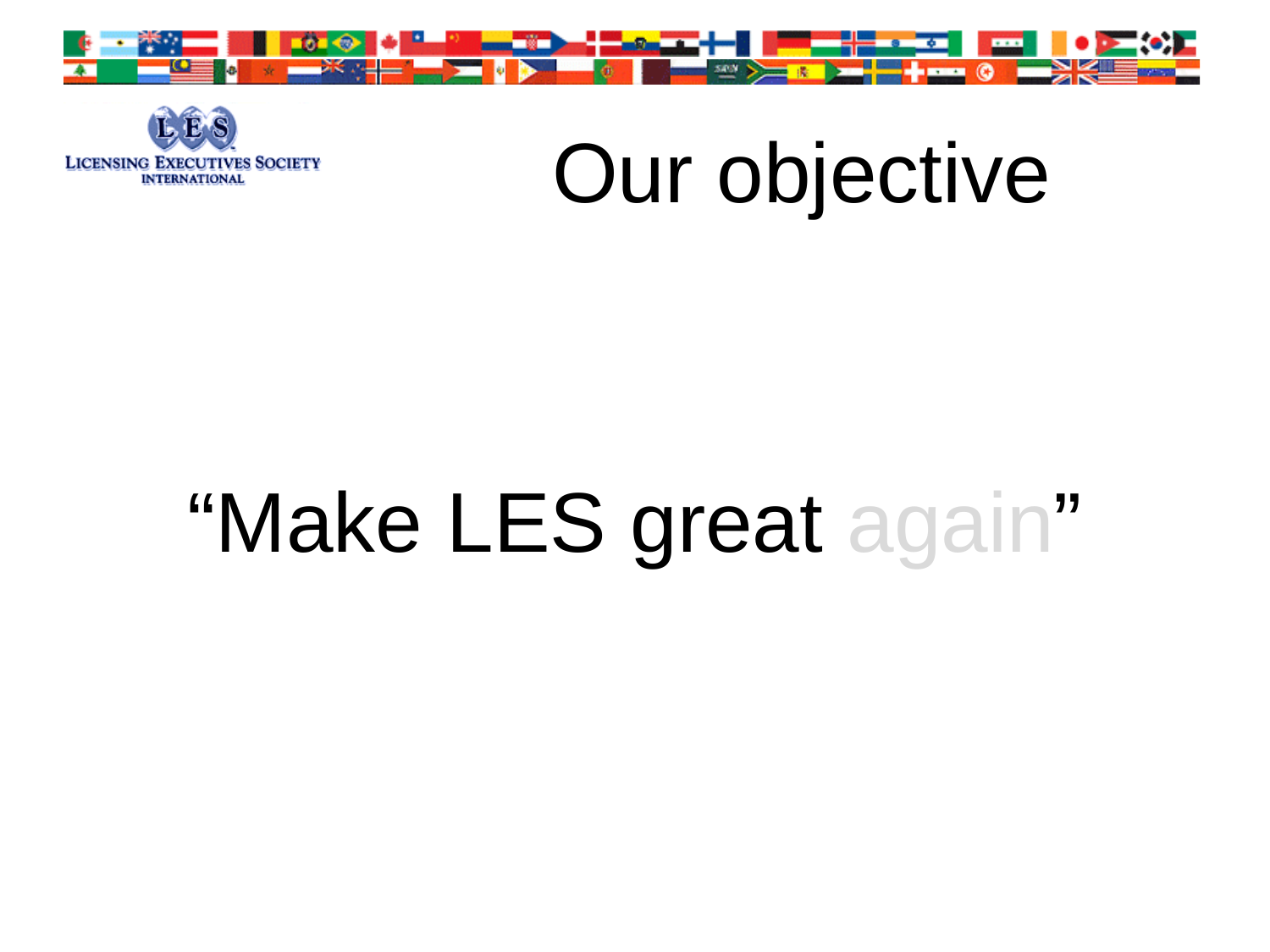



# Steps for Planning

## Vision > Strategy > Implementation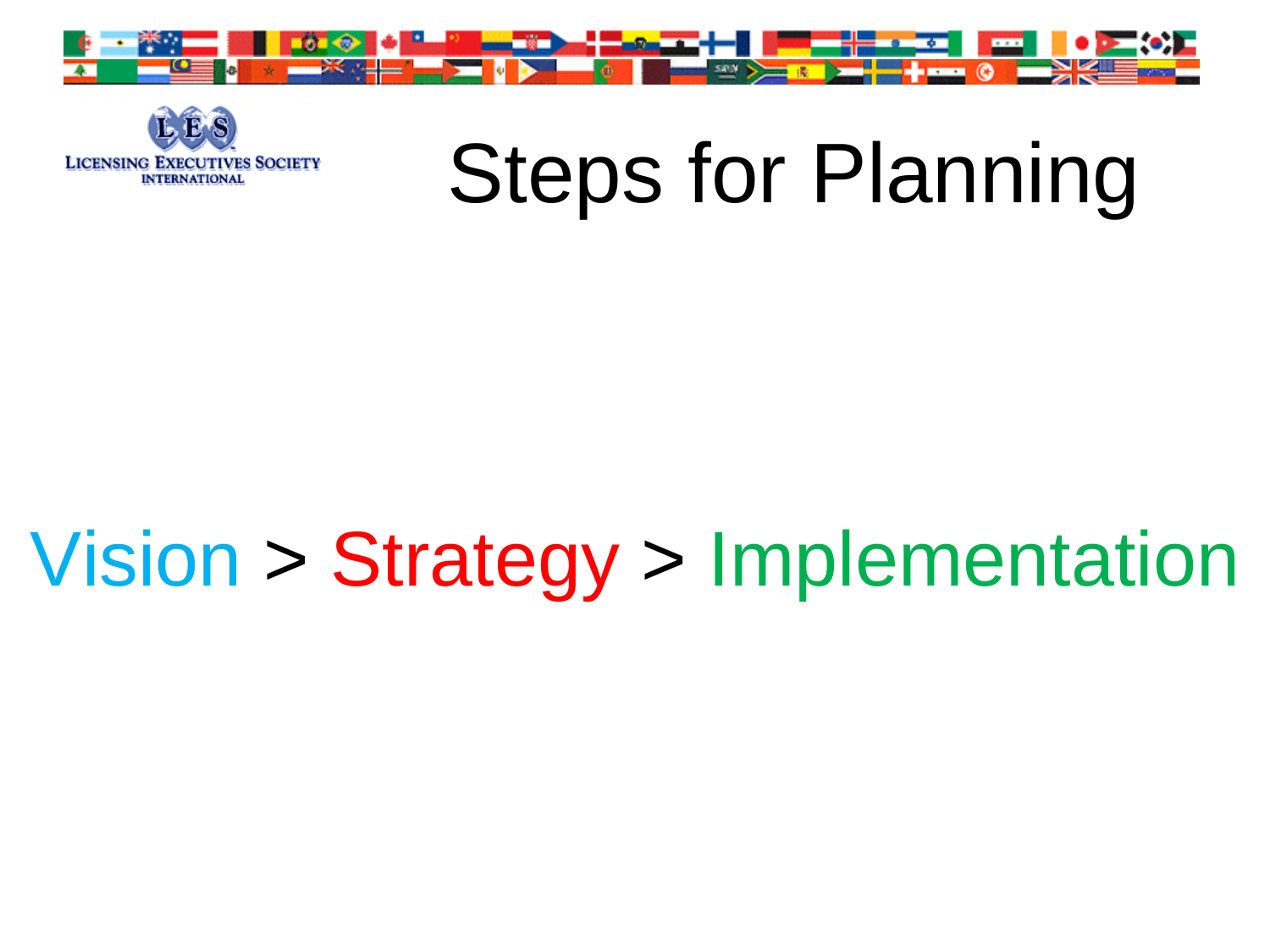



### What we have been doing

- We have a vision
	- LES has best education, best membership, best publications, best annual meeting, best members, best connections, best fun, etc. in its field
- We have an arrangement for implementation of that vision
	- Committees for education, membership, publications, meetings, etc.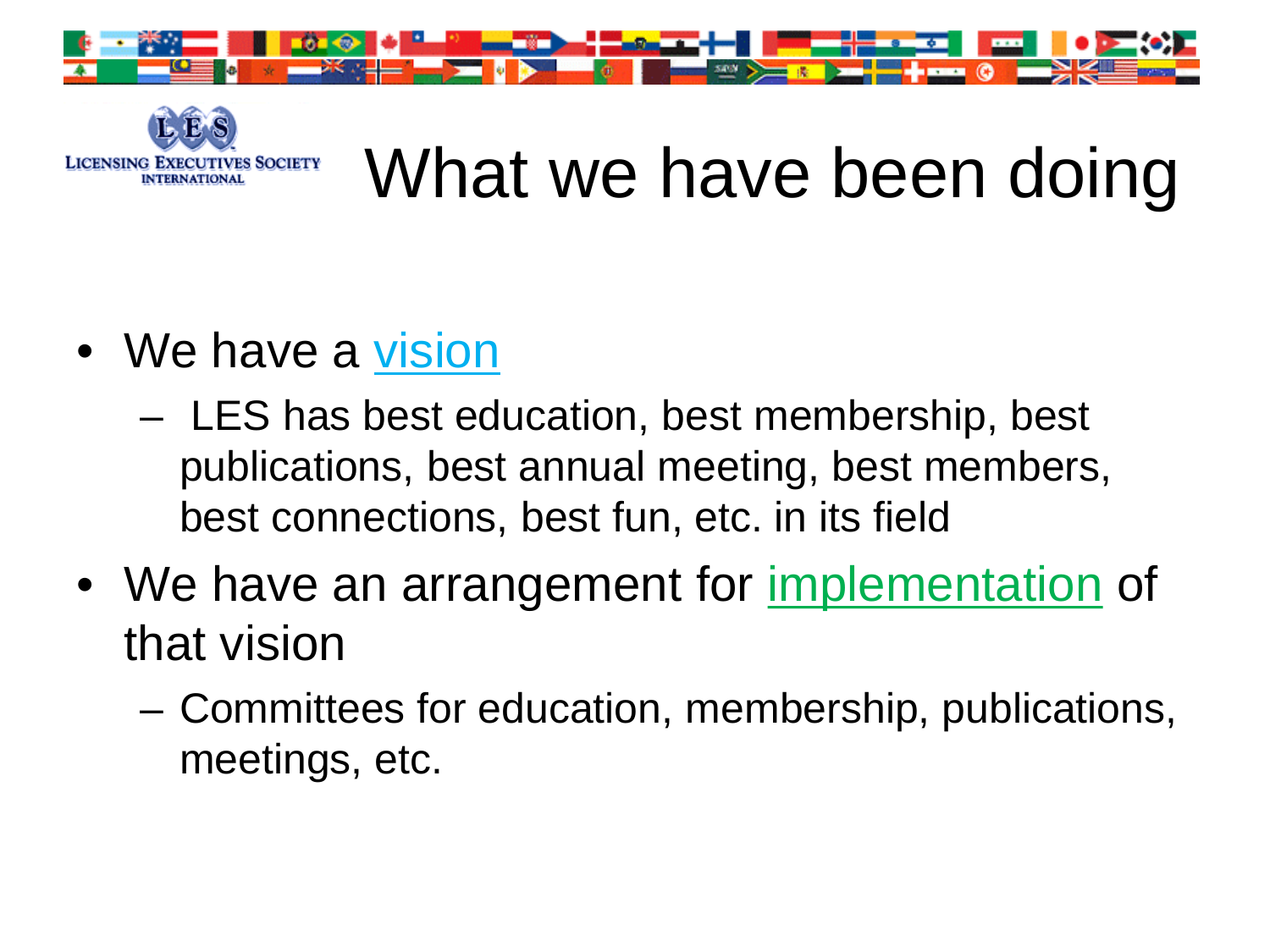



### What has resulted

- Good stuff . . .
- But we have not accomplished our vision
- Other professional organizations are overtaking and displacing us

#### . . . so it matters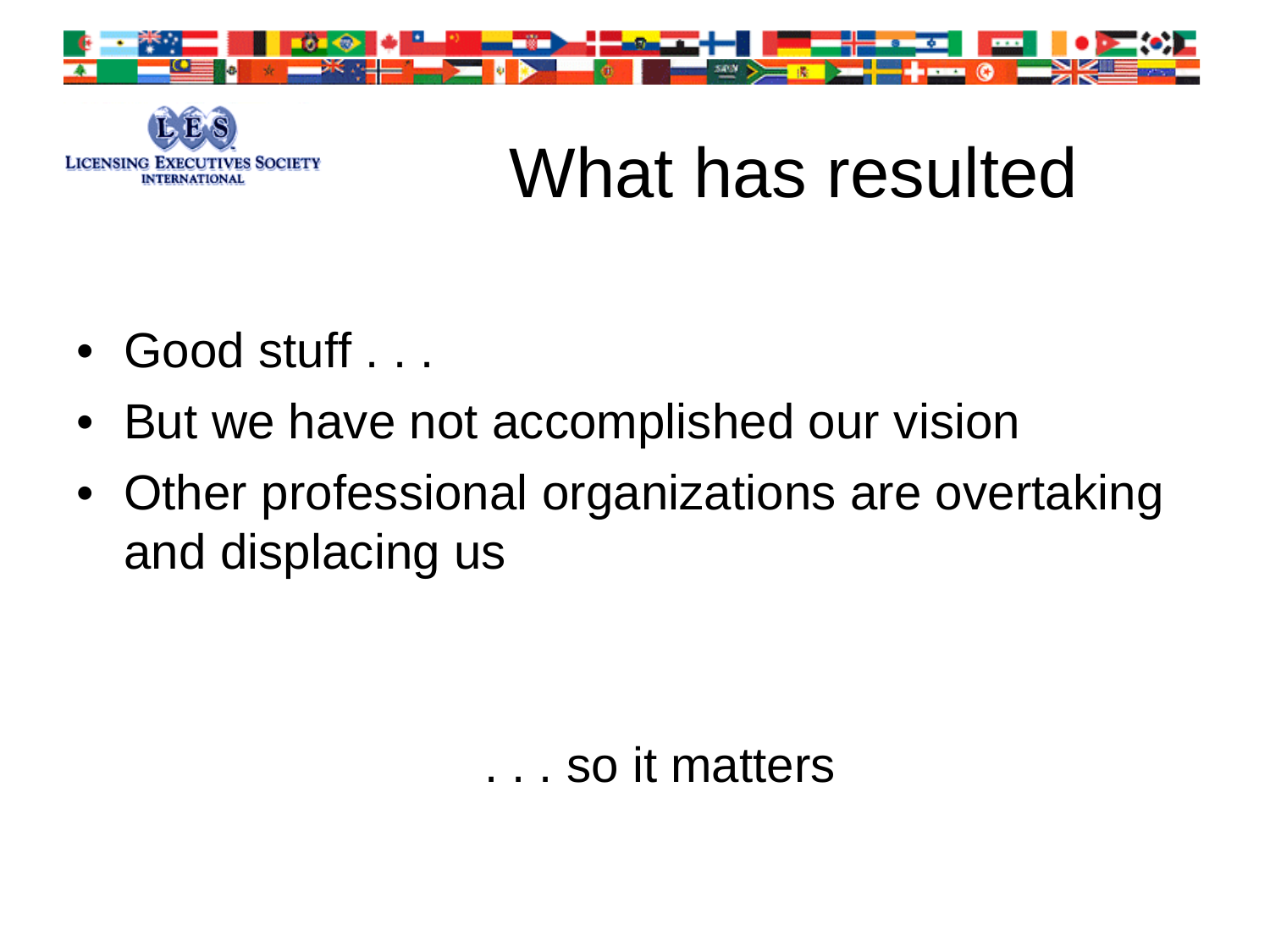



## Why we failed

- Whether we accomplish anything and what we do accomplish depends on
	- the activities the committees happen to undertake
	- what the committees are used to doing
	- what the committees are comfortable doing
	- what the committees happen to accomplish
	- whether the committees have strong leaders
	- whether the committees have good workers
	- whether the committees have the right combo of skills
	- whether the committees have a succession plan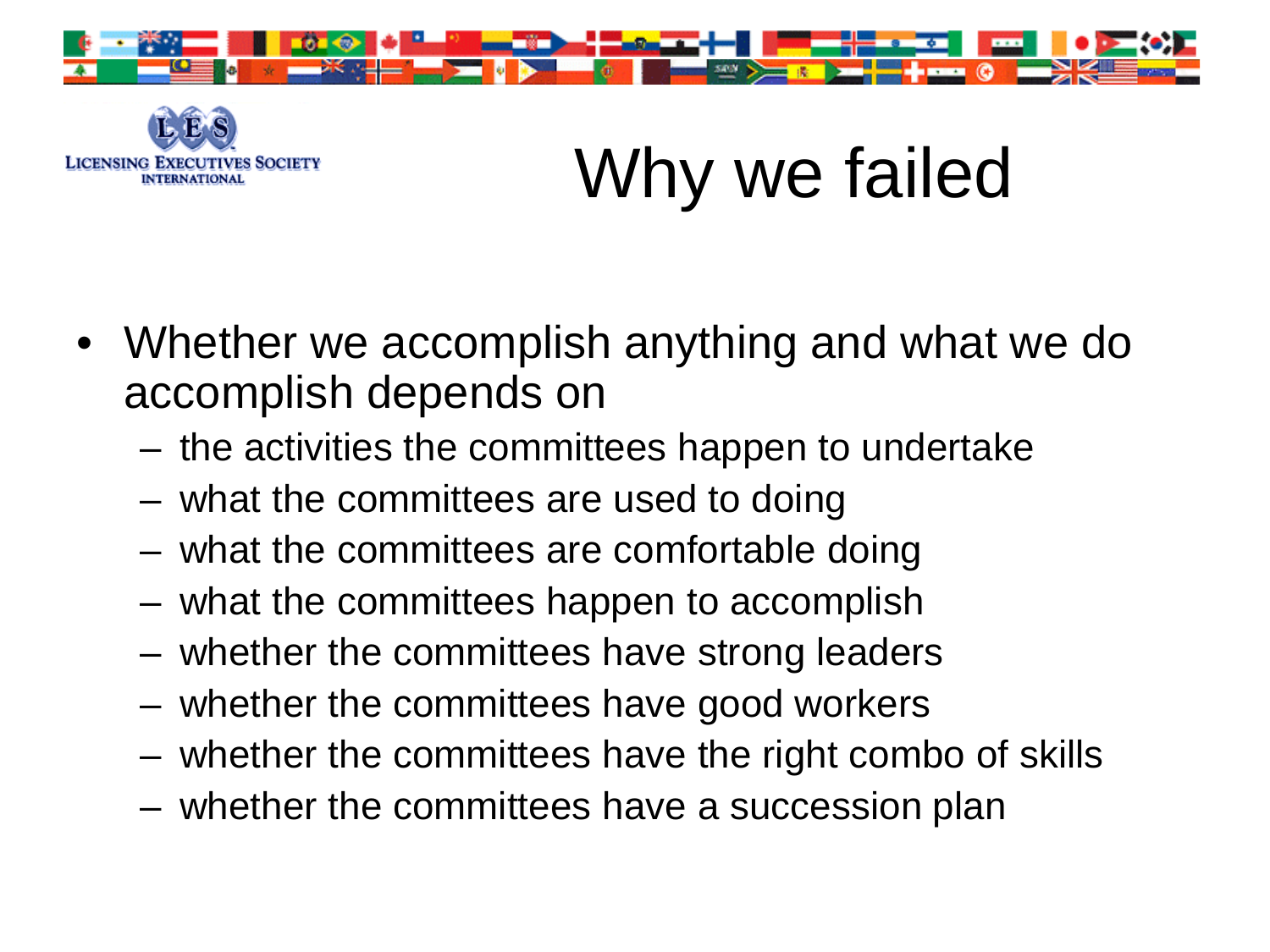



Why we failed

- Planning and results are **random** and not strategic
- Plans and implementation are left to committees without board direction on strategic priorities
- We need strategy between "vision" and "implementation" so our efforts are directed strategically
- Vision > **STRATEGY**> Implementation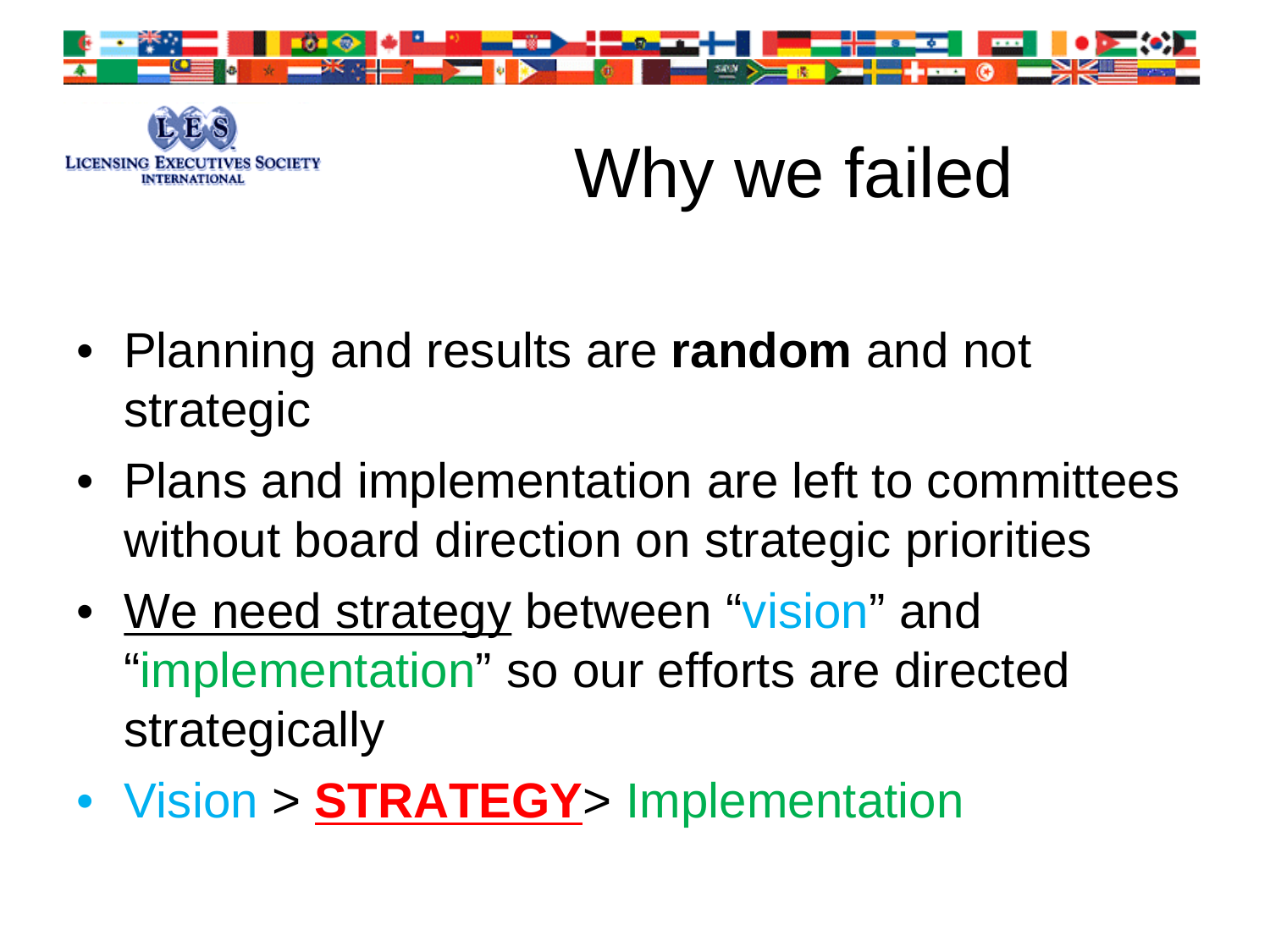



#### How we can succeed

- Define key strategic priorities for accomplishing our vision of LES
	- The most important clear and concrete strategic goals key to our mission and success
- Define implementation
	- The most important clear and concrete strategic actions key to accomplishing our goals
	- Schedule for those actions
	- Responsible committee and people for carrying out those actions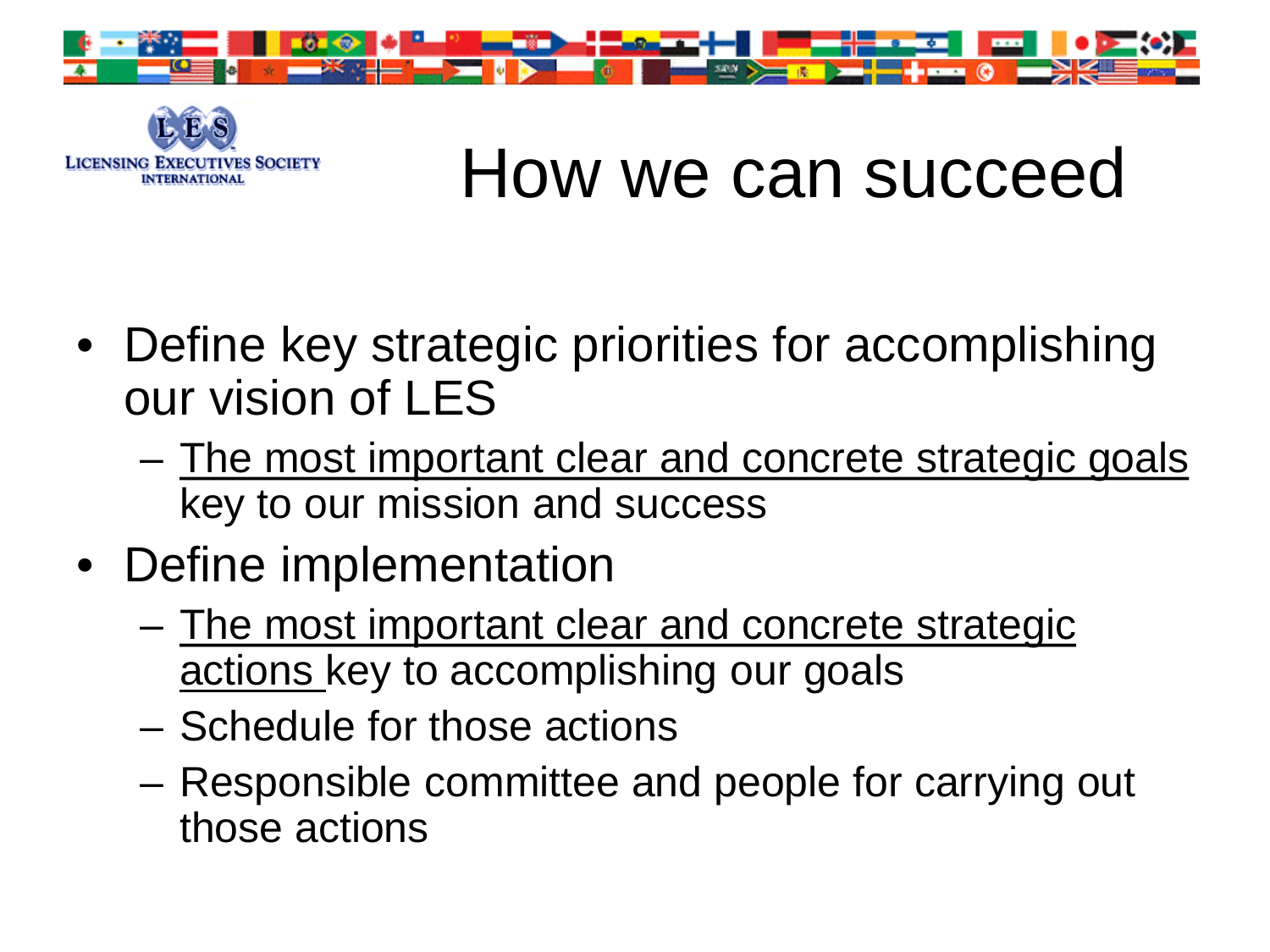



#### How we can succeed

- Board provides definition and direction
	- clear concrete strategic priorities and actions
- Avoid distraction
	- blue-sky discussion of general vision-level topics is not enough
- Avoid misplaced confidence
	- random committees projects is not enough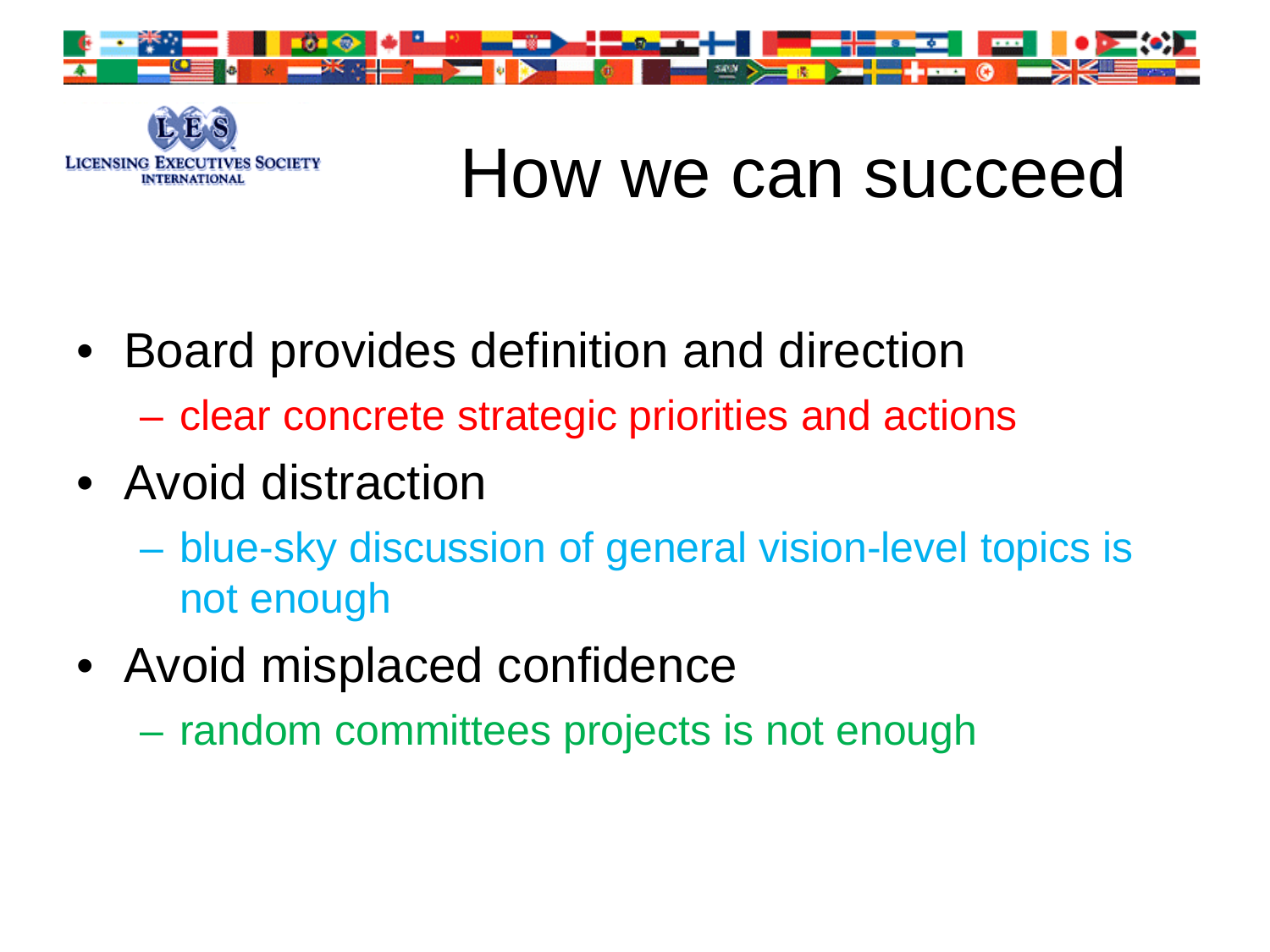



### How to define the priorities

- Each board member reviews annual plan and liaison reports of their liaised committees
- Identifies each committee's relevant strategic priorities for their LES mission and vision
- Circulates list of strategic priorities to committee for input
- Finalizes list and circulates each committee's strategic plan for board review and comment
- The board reviews, integrates, and provides direction and triage on the lists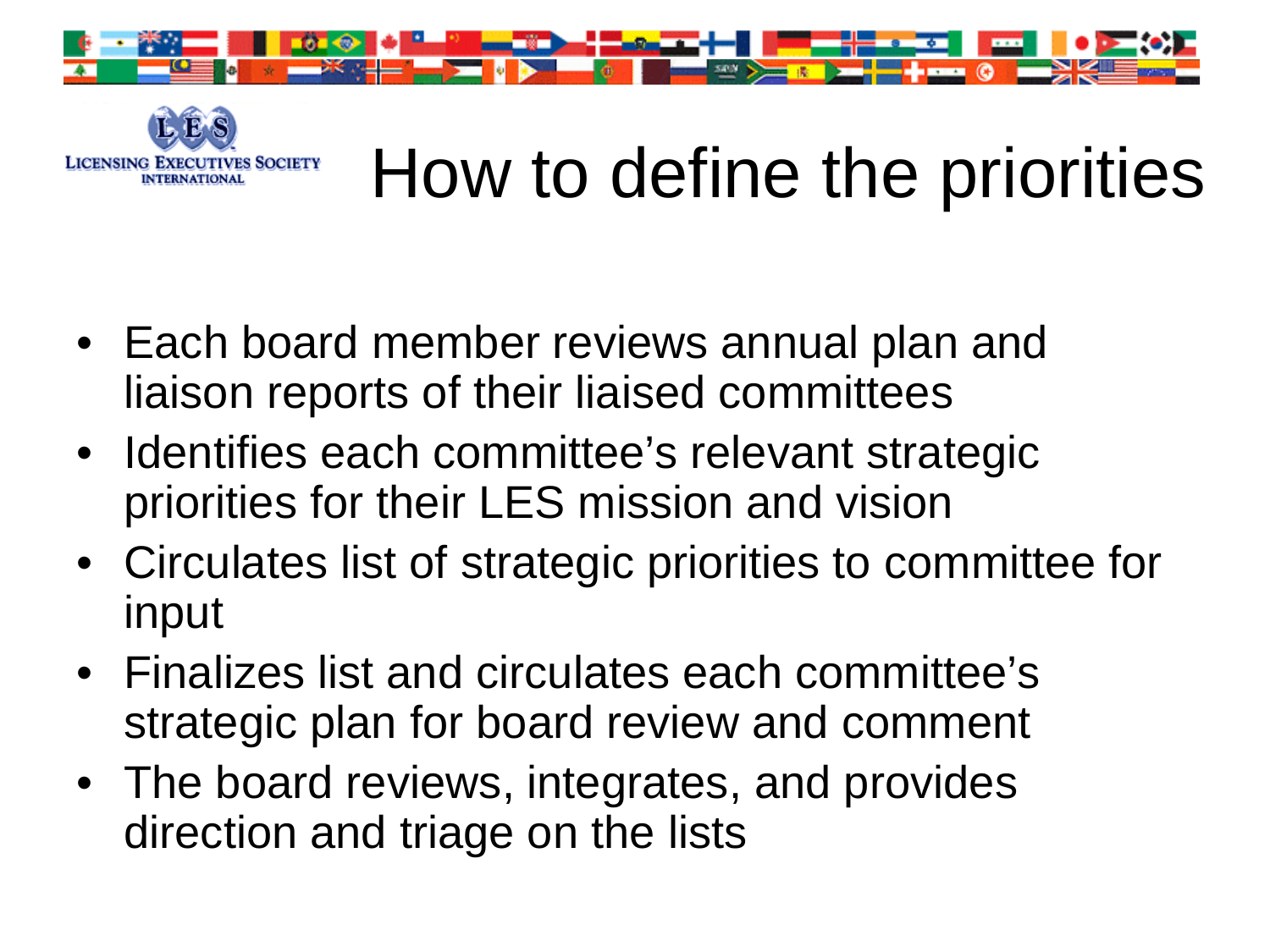



### Define strategic priorities and actions **concretely**

- Priority what is the strategic priority and goal
- Vision what aspect of the vision does it support
- Actions what will be done by when
- Responsible who is responsible
- Status what has been done and is needed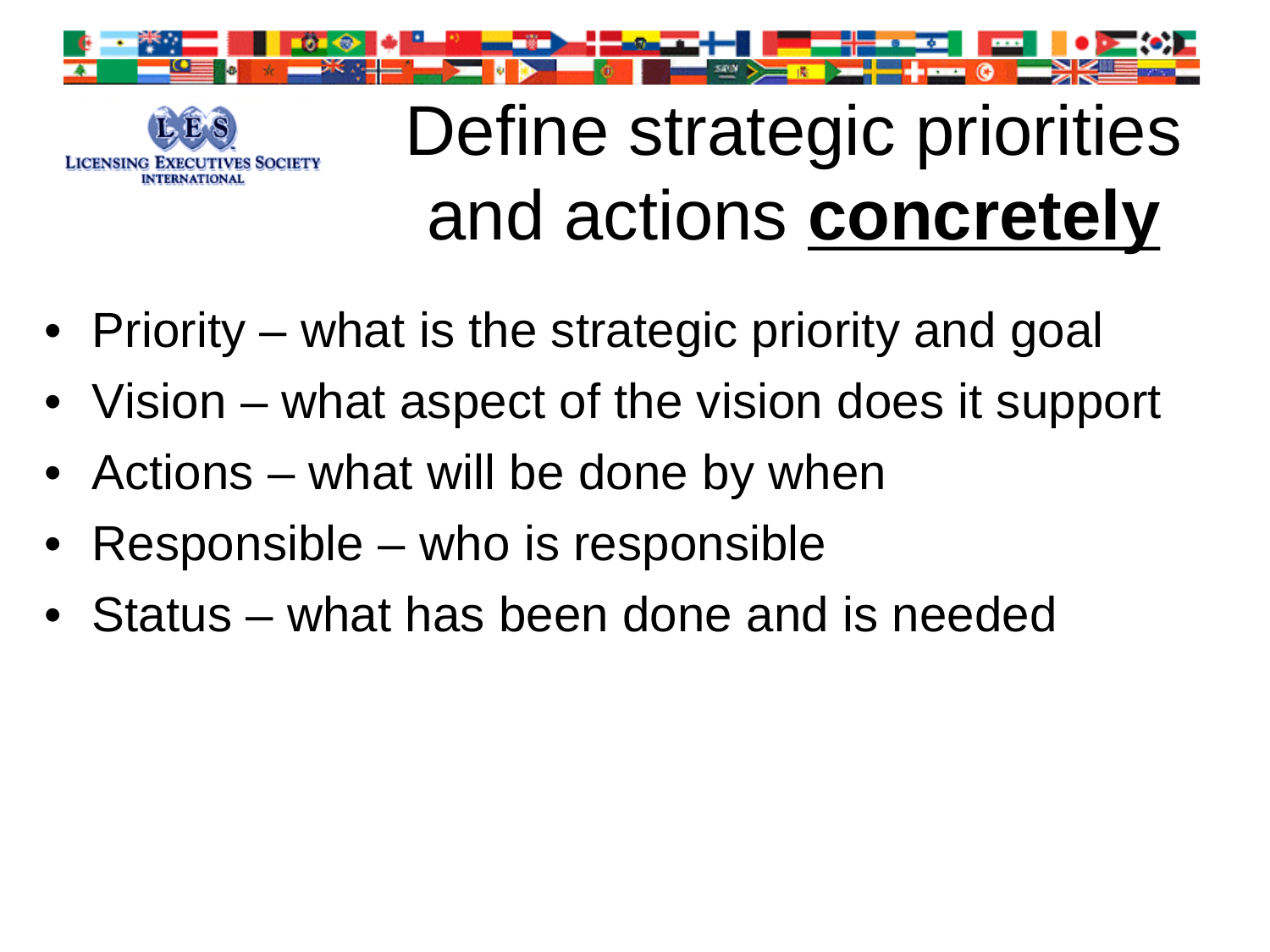



## Strategic areas for LESI

- Communications
- Education
- Meetings
- Publications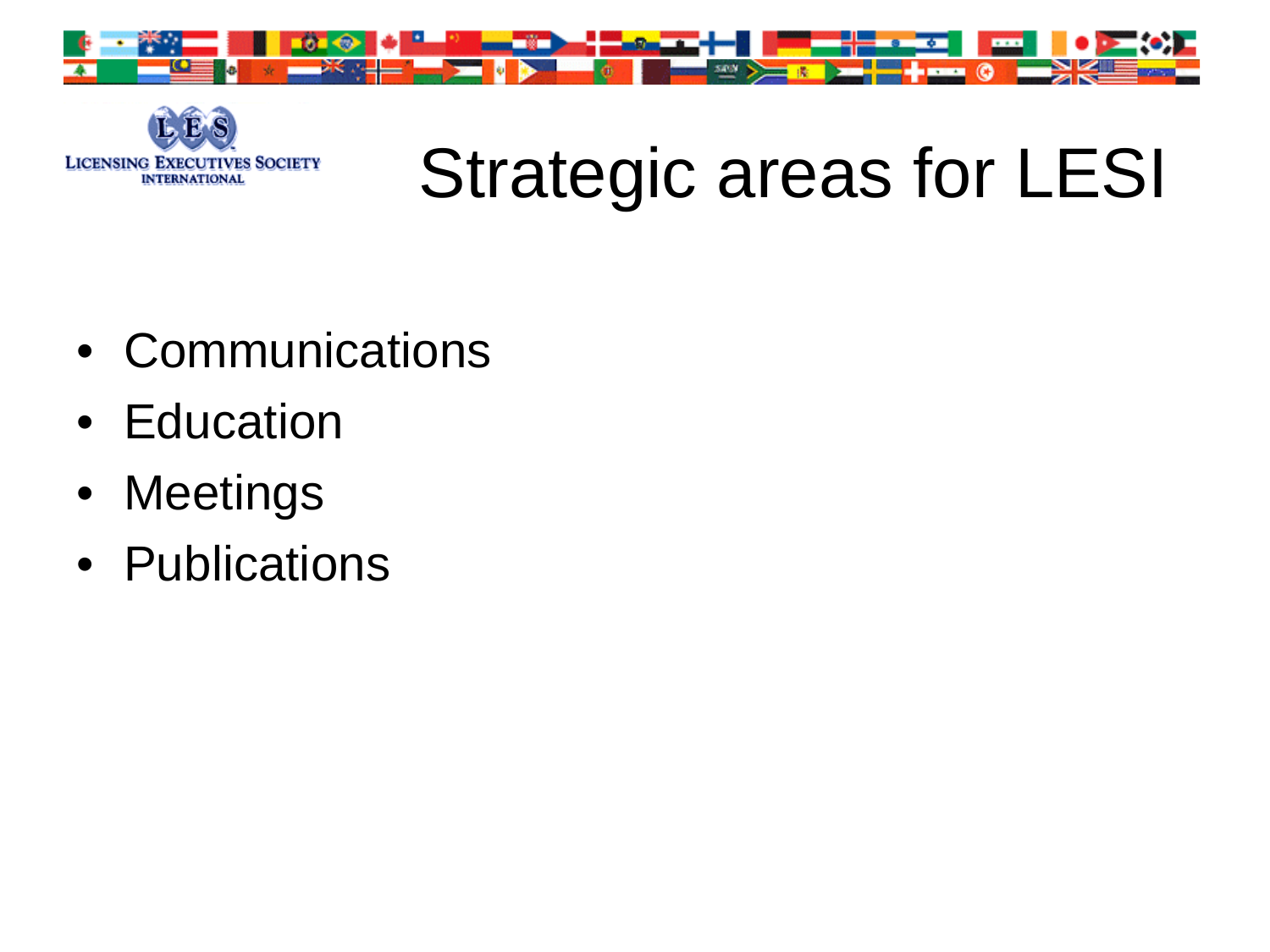



## Examples of concrete strategic priorities

- Services
	- Industry best practices
	- Educational curriculum
- Structure
	- Industry advisory boards
	- National society coordinators
- Communication
	- International program schedule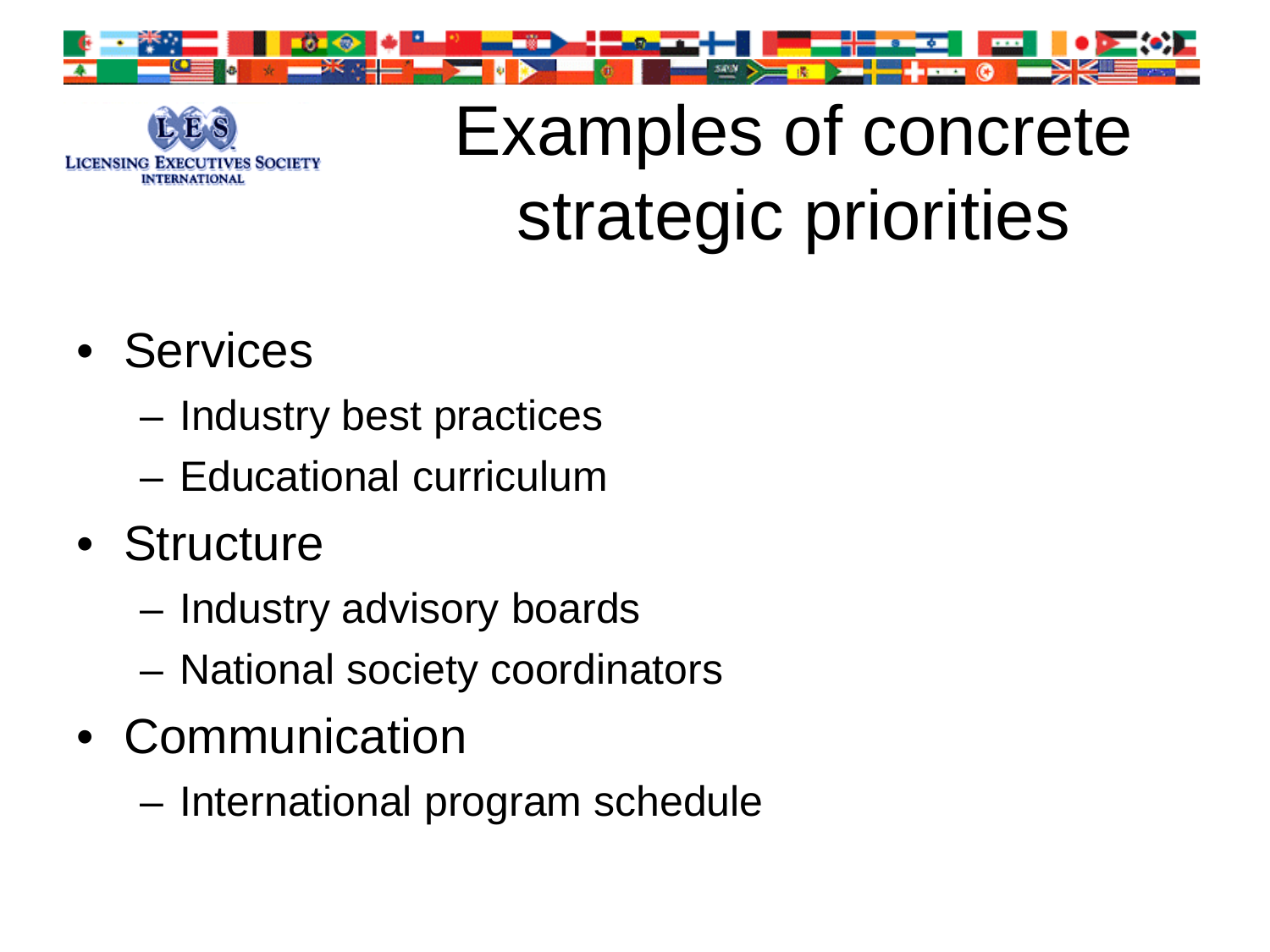

**INTERNATIONAL** 

#### Examples of concrete strategic priorities **LICENSING EXECUTIVES SOCIETY** 1. Industry best practices

- Vision LES is the top source of information on best practices in managing and licensing IP and obtains this information from top industry members involved in its field
- Concrete Actions (accomplish this fiscal year by April 2018) (1) Collect and publish high level feedback on best practices in managing and licensing IP from corporate members (2) Convert Les Nouvelles and Global News to more actively driven publications rather than passive publishers of what is submitted (3) Identify key issues and arrange key authors and ghost writers to work together to write articles
- Responsible Patent and Technology Licensing Committee -<br>in connection with the Industry Committees and Industry Advisory Boards and Publications Committee
- Status initiated at some national levels (France).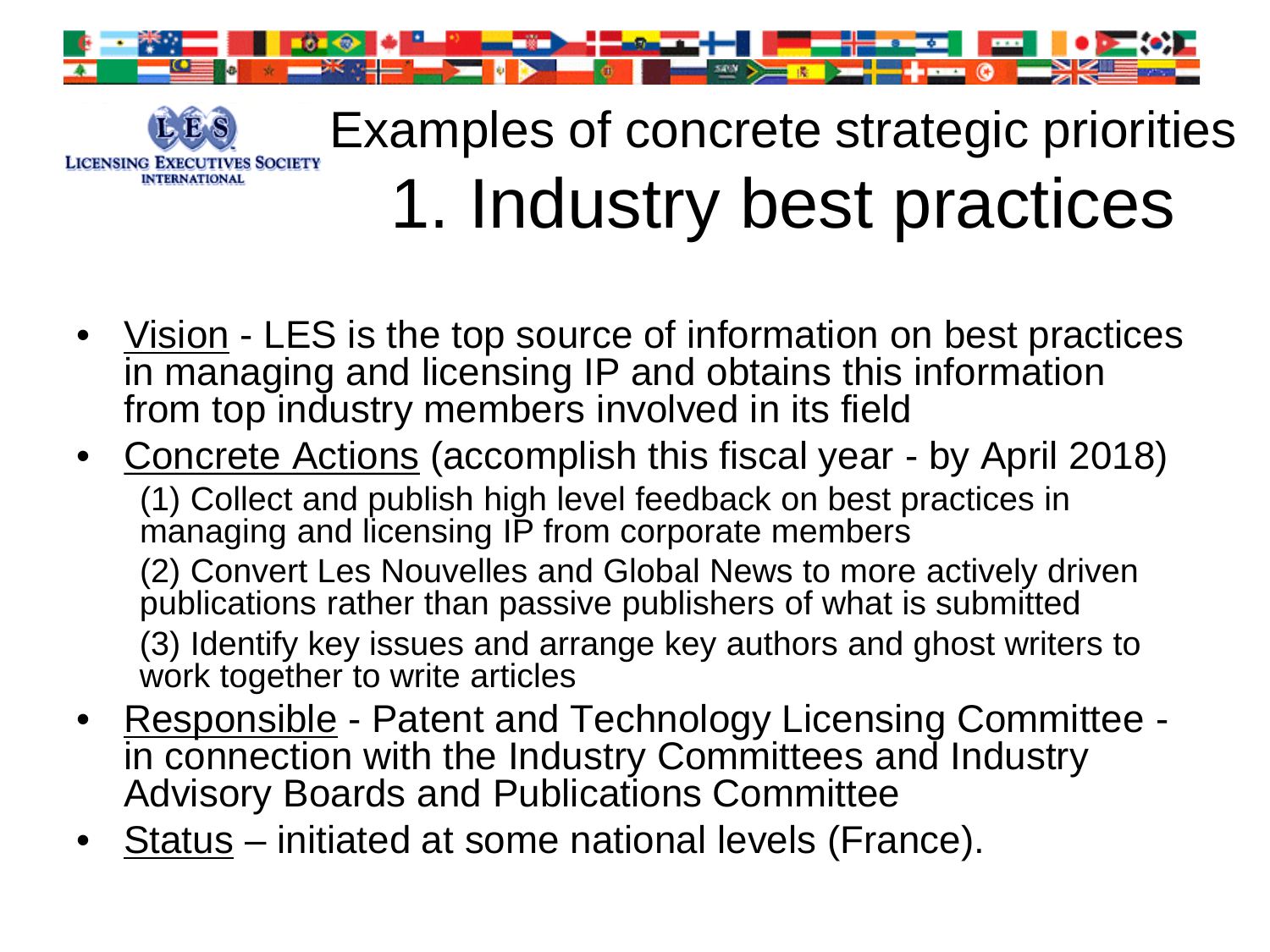



#### Examples of concrete strategic priorities 2. Education curriculum

- Vision LES has the top curriculum of education programs in its field for its members to do their jobs; the array of programs and their logical progression and pertinence appears comprehensive, complete, sensible and user-friendly for effective promotion
- Concrete actions (accomplish this fiscal year by April 2018)
	- (1) Collect all curriculum programs from all national societies
	- (2) Circulate to all national societies
	- (3) Organize into a grid based on level and audience
	- (4) Determine what curriculum programs are needed to fill gaps in grid
	- (5) Arrange and publicize the current array attractively in the interim
	- (6) Work with national societies to develop key missing programs
- Responsible Education committee
- Status In progress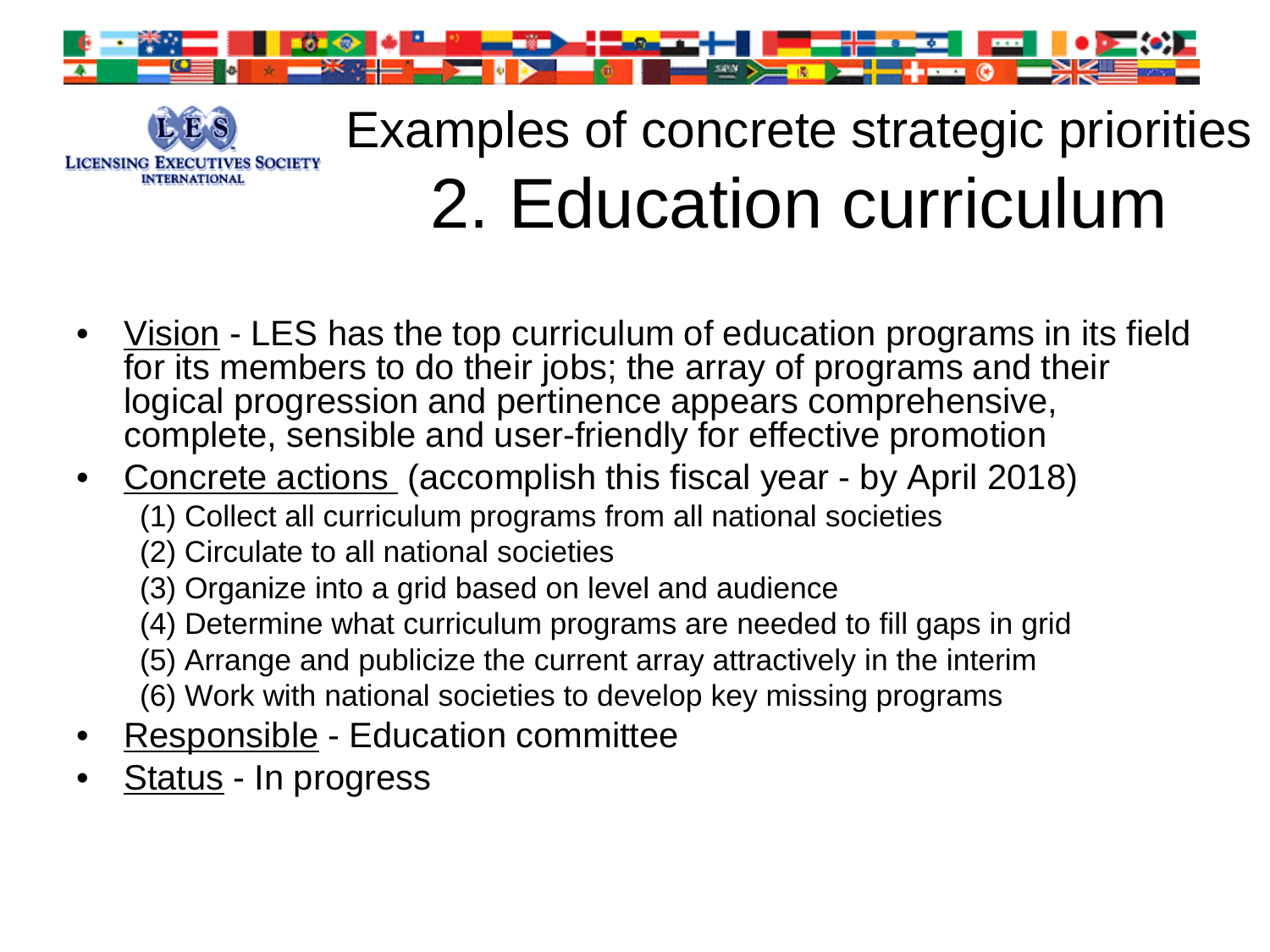

[E](http://www.lesi.org/)Xamples of concrete strategic priorities 3. National society coordinators

- Vision LES is the top integrated source of international information and resources in its field
- Concrete Actions (accomplish this FY by April 2018) (1) Arrange for LES national societies to appoint coordinators for LESI committees as contacts to provide and receive input (2) Include the coordinators as members of the committee (3) List coordinators/committee members on website
- Responsible Each key committee
- **Status In progress by Education and High Tech** Committees; under consideration by Patent &Technology Licensing Committee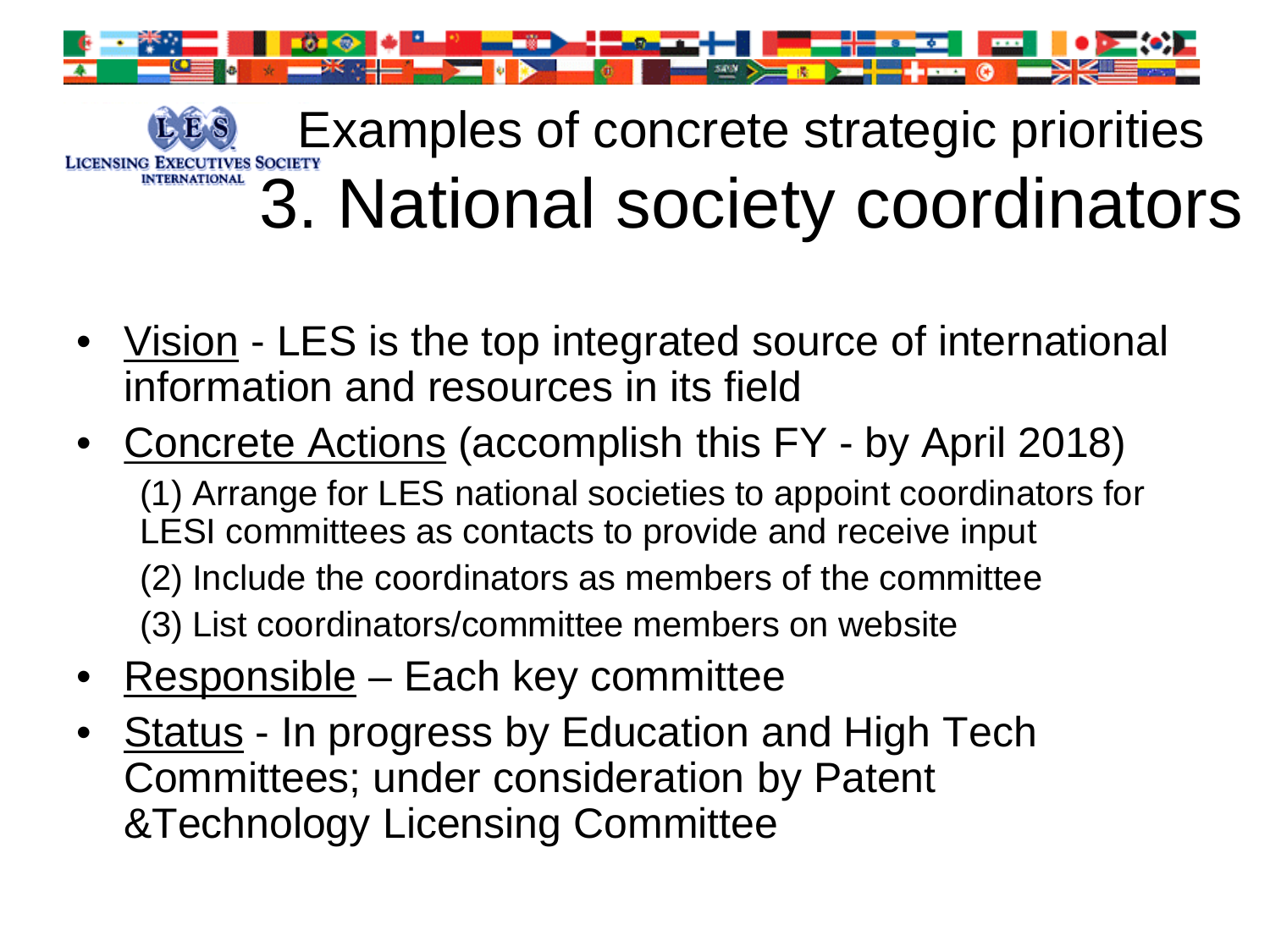

#### [E](http://www.lesi.org/)xamples of concrete strategic priorities **LICENSING EXECUTIVES SOCIETY** 4. Industry advisory boards

- Vision LES includes top people from top companies in its field that advise LES and participate in programs, studies, and best practices
- Concrete actions (accomplish this fiscal year by April 2018) (1) Collect advisory boards of industry members
	- (2) Publish organization names of board representatives on website

(3) Collect industry input on LES programs, speakers , and issues **semiannually** 

(4) Develop and implement ideas how to strengthen IABs, spread IABs, get leaders to champion IABs, use IABs more broadly, benefit IAB members

Responsible – Each industry committee

**INTERNATIONAL** 

• Status - Established by High Tech Committee for IT and Software, Mobile and Consumer Electronics, and Transportation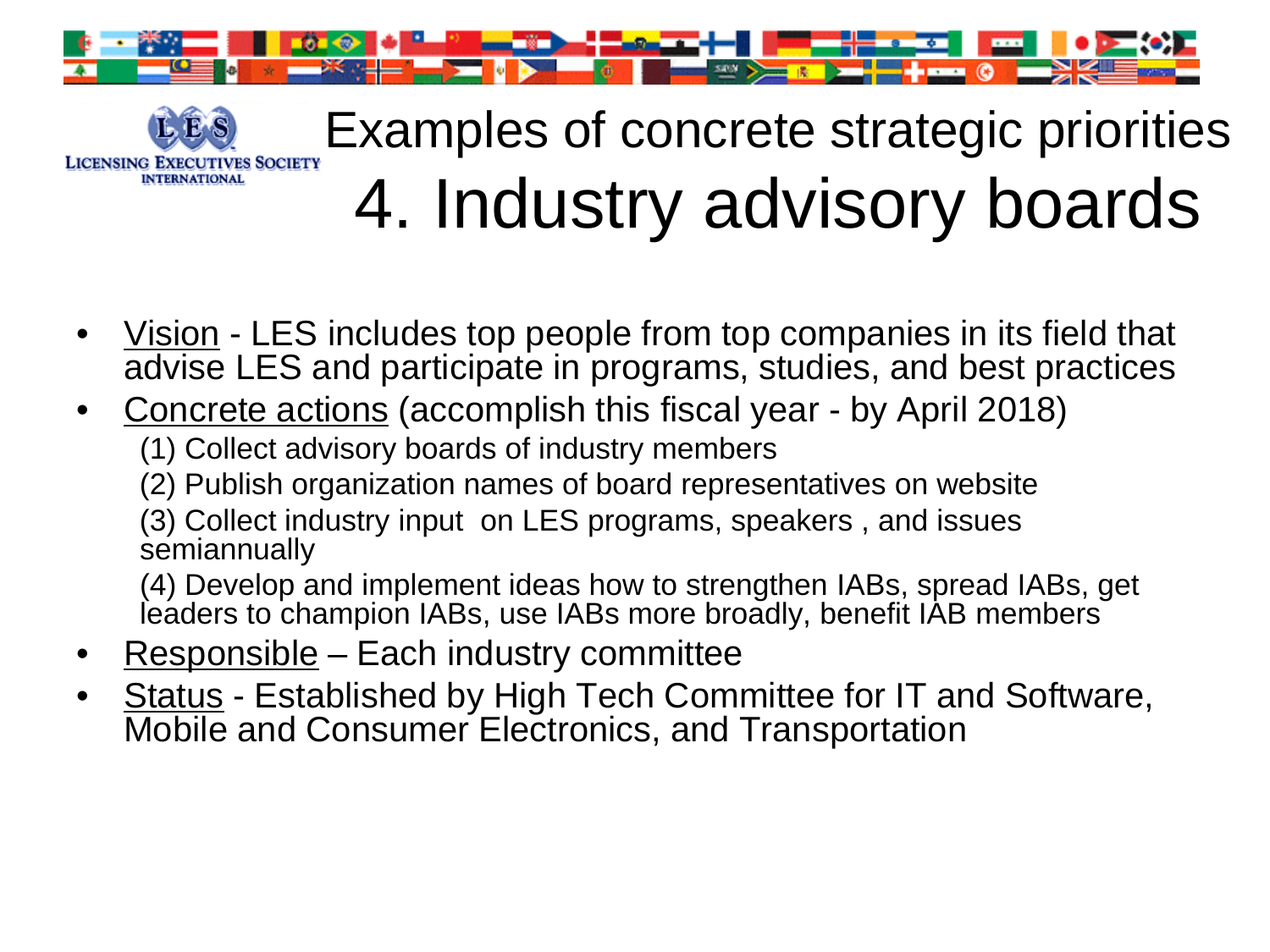

LES [Ex](http://www.lesi.org/)amples of concrete strategic priorities 5. International program schedule

- Vision In its field, LES has the broadest selection of continuing education programs by topic and by location; a huge number and variety of programs; for members and the public
- Concrete actions (accomplish this fiscal year by April 2018) (1) Collect information about national society programs from national society education coordinators
	- (2) Consolidate to have a single international collection of programs;
	- (3) Post on LES website

(4) Circulate at least quarterly by email to national societies and members (as US/C does for its local chapters weekly)

- Responsible Education committee
- Status In progress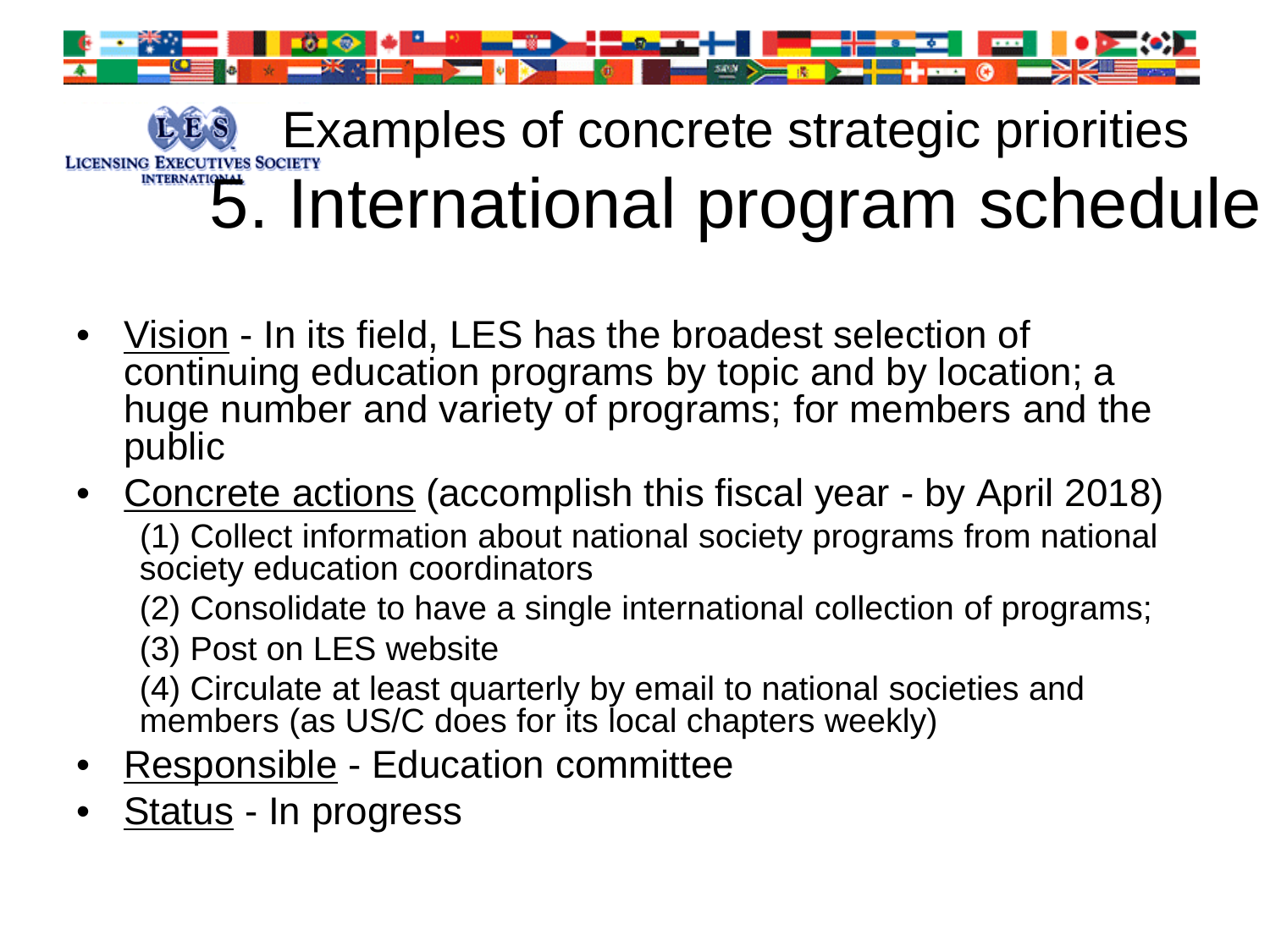



## How to proceed

- Before the Winter Planning Meeting
	- Board prepares and triages a list of strategic priorities
- At the Winter Planning Meeting
	- Board and other leaders finalize the list
- Before the Annual Meeting
	- Committees prepare annual plan, priorities & scheduled actions
- At the Annual Meeting
	- Committees meet with the board
	- Committees hold planning meetings
- During the year
	- Board members follow & report on committee progress
	- Adjustments are made to see the priorities accomplished